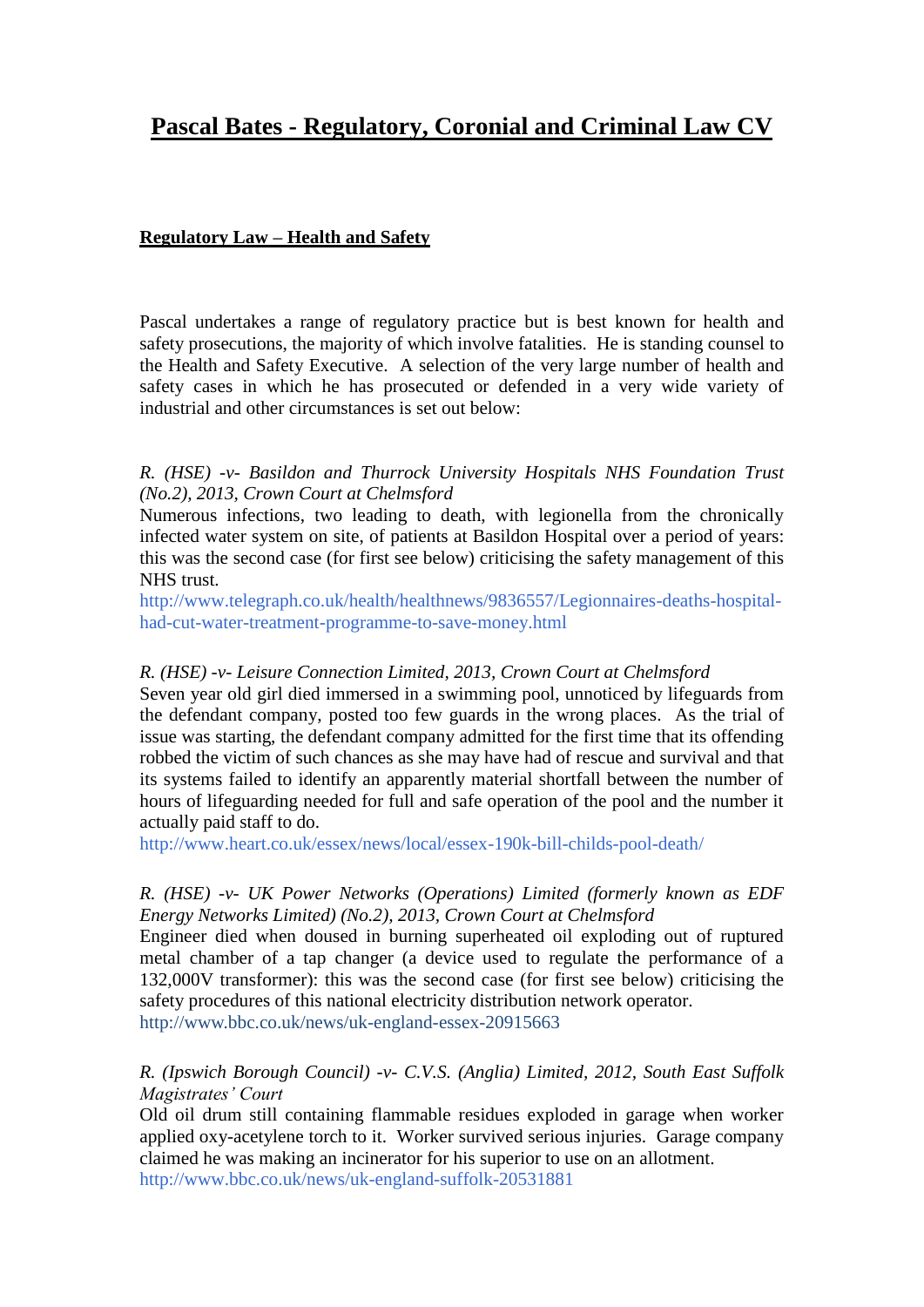# *R. (Broadlands District Council) -v- Just Learning Limited (No.2), 2011, Crown Court at Norwich*

Various child safety failures alleged, most seriously relating to insufficiency of measures to stop babies and young children (one of whom lost the end of his finger) in nurseries from suffering unpleasant injuries to fingers when those were caught in doors: this was the second case (for first see below) criticising the child safety measures of this national nursery group.

<http://www.bbc.co.uk/news/uk-england-norfolk-16288570>

### *R. (HSE) -v- Aftab, 2011, Court of Appeal and Central Criminal Court*

Man died in collapsing trench when developer failed properly to manage project to excavate new basement of Belgravia home: upheld on appeal.

[http://www.standard.co.uk/news/selftaught-engineer-fined-100000-over-basement](http://www.standard.co.uk/news/selftaught-engineer-fined-100000-over-basement-death-6405416.html)[death-6405416.html](http://www.standard.co.uk/news/selftaught-engineer-fined-100000-over-basement-death-6405416.html)

### *R. (HSE) -v- UK Power Networks (Operations) Limited (formerly known as EDF Energy Networks Limited) (No.1), 2011, Crown Court at Norwich*

Maintenance man electrocuted during replacement of 11,000V transformer when team failed effectively to isolate worksite from live power: the national electricity network operator admitted organisational failures in relation to laying down work procedures, training staff and checking upon staff: this was the first case (for second see above) criticising the safety procedures of this national electricity distribution network operator.

<http://www.bbc.co.uk/news/uk-england-norfolk-14731354>

# *R. (HSE) -v- British Telecom plc, 2011, Court of Appeal and 2010, Crown Court at Southwark*

Telephone man killed falling from unsuitable ladder in telephone exchange: appeal ultimately not pursued by defendant telecommunications company.

[http://www.independent.co.uk/news/uk/home-news/bt-fined-300000-over-ladder](http://www.independent.co.uk/news/uk/home-news/bt-fined-300000-over-ladder-death-2161309.html)[death-2161309.html](http://www.independent.co.uk/news/uk/home-news/bt-fined-300000-over-ladder-death-2161309.html)

# *R. (HSE) -v- Regentford Limited, 2011, Court of Appeal and 2010, Crown Court at Croydon*

Illegal immigrant working for cash in hand killed by fall from unsafe scaffolding when sent to point brickwork in a blizzard. Defendant company – a charity which owned the site – unsuccessfully claimed not to be the employer and to have delegated the running of the site. Conviction and sentence upheld on appeal.

[http://www.yourlocalguardian.co.uk/news/local/croydonnews/8097678.Footage\\_helps](http://www.yourlocalguardian.co.uk/news/local/croydonnews/8097678.Footage_helps_convict_firm_after_man_s_death/) [\\_convict\\_firm\\_after\\_man\\_s\\_death/](http://www.yourlocalguardian.co.uk/news/local/croydonnews/8097678.Footage_helps_convict_firm_after_man_s_death/)

# *R. (HSE) -v- Corbould, 2011, Crown Court at Guildford*

Oscar-winning special effects organiser prosecuted when cameraman killed leaning out of moving car window to film a special effects test.

<http://www.bbc.co.uk/news/uk-england-surrey-12706207>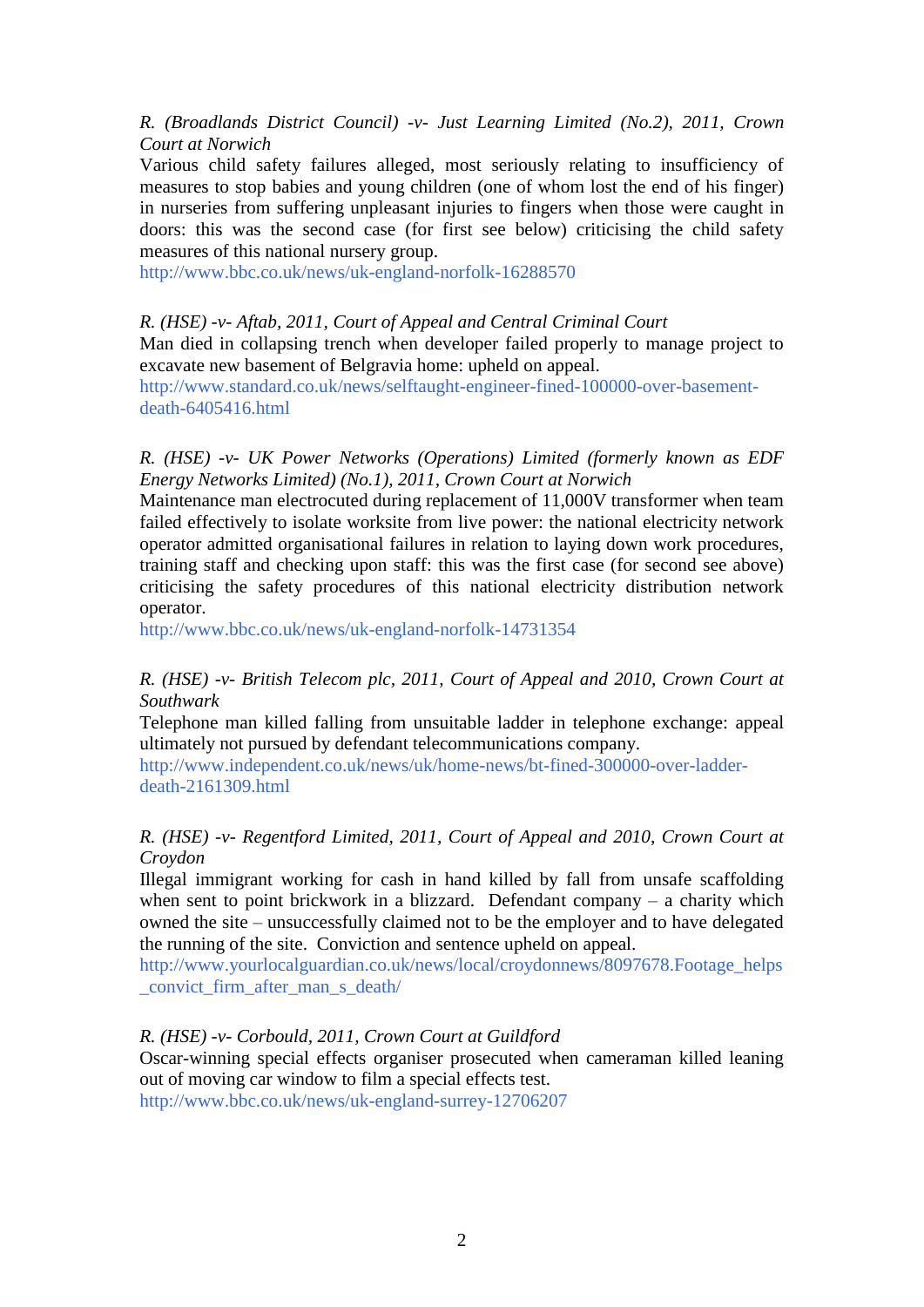*R. (HSE) -v- Forship S.p.a. and Newhaven Port & Properties Limited, 2010, Crown Court at Lewes and Croydon (Bean J. and others)*

Seaman drowned after falling from ill-lit and ill-maintained dockside whilst trying to arrange pipes to take water onto cross-channel ferry. Italian ferry charterparty's complaints of abuse of process and lack of jurisdiction rejected by Bean J.. <http://www.hse.gov.uk/press/2010/coi-se-2109.htm>

*R. (HSE) -v- PIB (UK) Limited, Blankson and Moore, 2010, Crown Court at Lewes* Pedestrian died falling into basement of unguarded property development when returning home from night out.

<http://www.hse.gov.uk/press/2010/coi-se-2906.htm>

*R. (HSE) -v- Jones and Fairground Inspection Services Limited, 2010, Crown Court at Wolverhampton*

One of two women thrown from ageing travelling fairground ride when weld failed rendered tetraplegic.

<http://www.expressandstar.com/news/2010/06/23/fairground-ride-owner-in-15k-fine/>

*R. (HSE) -v- Basildon and Thurrock University Hospitals NHS Foundation Trust (No.1), 2010, Crown Court at Basildon*

Young blind, deaf, mute tetraplegic with cerebral palsy trapped and suffocated between adult-sized bed rails at hospital which did not adequately assess risks or train staff: this was the first case (for second see above) criticising the safety management of this NHS trust.

[http://www.dailymail.co.uk/news/article-1285041/Basildon-Hospital-fined-50-000](http://www.dailymail.co.uk/news/article-1285041/Basildon-Hospital-fined-50-000-death-severely-disabled-patient-got-head-trapped-bars-bed.html) [death-severely-disabled-patient-got-head-trapped-bars-bed.html](http://www.dailymail.co.uk/news/article-1285041/Basildon-Hospital-fined-50-000-death-severely-disabled-patient-got-head-trapped-bars-bed.html)

*R. (HSE) -v- CentreWest London Buses Limited, 2010, Crown Court at Southwark*

First Group bus company's failures to detect and repair malfunctioning bus gearboxes and to control pedestrian and traffic movements at busy bus garage, resulting in bus being in reverse gear when that was not selected by driver and thus in bus unexpectedly moving backwards to pin another driver between it and the bus behind, thereby inflicting fatal injuries. See below for another case involving traffic mismanagement by another First Group company, First Capital East Limited. <http://www.hse.gov.uk/press/2009/coilon1812.htm>

*R. (HSE) -v- Making Learning Work Limited, 2009, Crown Court at Wolverhampton* 14 year old boy burnt in petrol fire at garage when placed there on work experience by defendant company without adequate safety checks.

#### *R. (HSE) -v- SF(UK) Limited, 2009, Crown Court at St. Albans*

British Gas group company conducting electrical maintenance sent worker to mend client's washing machine by which he was electrocuted when power was not first isolated.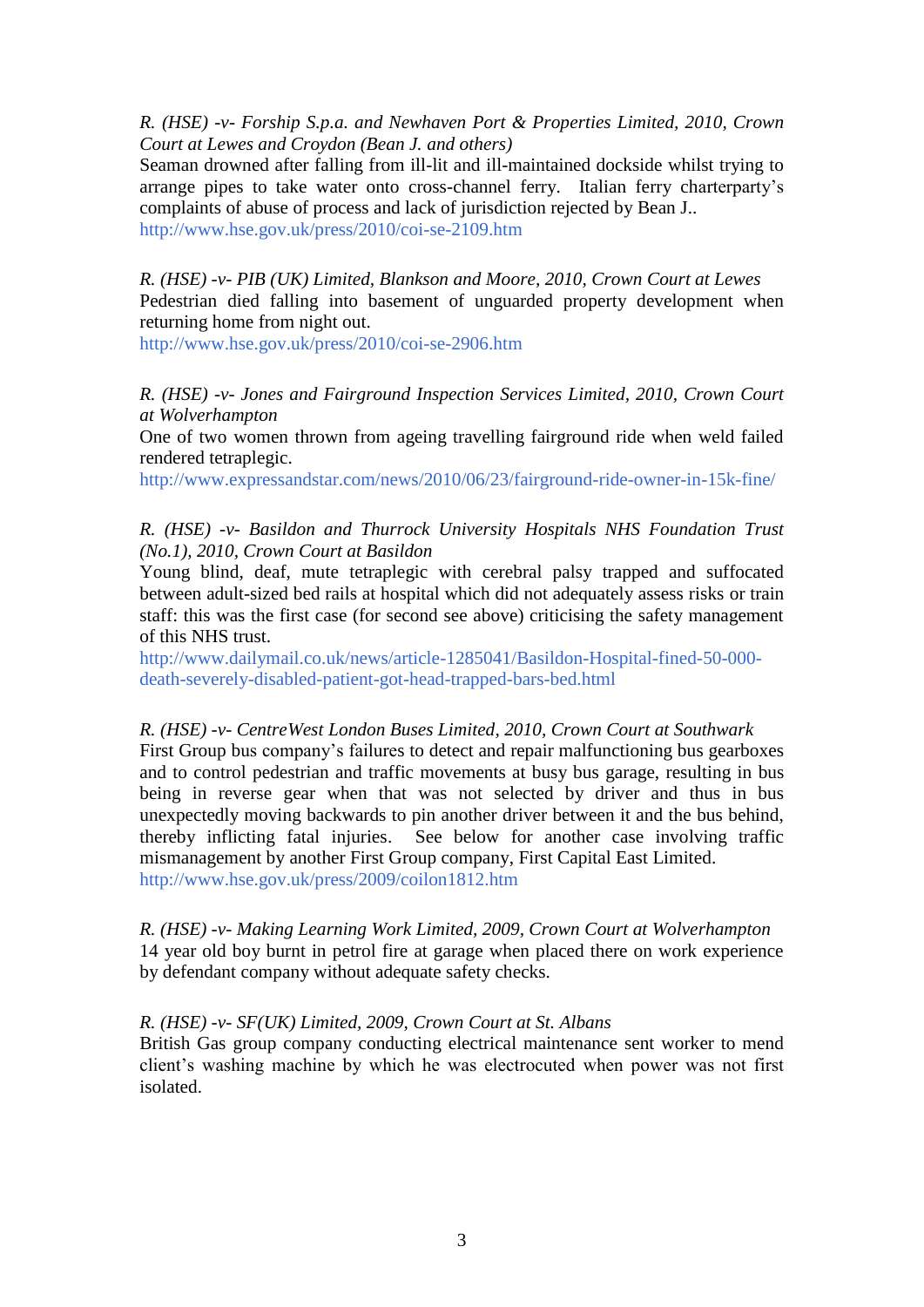# *R. (South Cambridgeshire District Council) -v- Just Learning Limited (No.1), 2009, Crown Court at Cambridge*

Toddler died choking on piece of apple at nursery. Staff not properly trained in paediatric first aid: this was the first case (for second see above) criticising the child safety measures of this national nursery group.

[http://www.telegraph.co.uk/news/uknews/4969646/Nursery-company-fined-145000](http://www.telegraph.co.uk/news/uknews/4969646/Nursery-company-fined-145000-for-baby-choking-death.html) [for-baby-choking-death.html](http://www.telegraph.co.uk/news/uknews/4969646/Nursery-company-fined-145000-for-baby-choking-death.html)

# *R. (HSE) -v- AE & E Lentjes UK Limited and Rafako S.A., 2008, Crown Court at Maidstone*

Failures on a large construction site by the principal contractor and a specialist subcontractor to supervise and direct work at height, resulting in a worker falling 70 feet to his death.

*R. (Norwich City Council) -v- Burlingham, 2008, Crown Court at Norwich* Hotelier's failure sufficiently to guard door to cellar stairs led to guest risking death falling down fifteen steep concrete stairs in the dark.

### *R. (HSE) -v- Dacorum Borough Council, 2008, Crown Court at St. Albans*

Council's failure properly to direct and provide proper tools for work on buried services led to the death by electrocution of a maintenance man who severed mains cable.

### *R. (HSE) -v- First Capital East Limited, 2008, Crown Court at Croydon*

First Group bus company's failure to control night-time traffic movements at busy bus garage and to supervise staff, resulting in one worker driving off a double-decker bus and running over and killing another worker who was in the middle of repairing it. See above for another case involving traffic mismanagement by another First Group company, CentreWest London Buses Limited.

### *R. (HSE) -v- Easco (Midlands) Limited, 2008 Crown Court at Coventry*

Failure to control large goods vehicle reversing movements at a scrap yard, resulting in worker being run down by a reversing 12 tonne skip lorry: this was the second death within a small group of companies, occurring just 15 months after sentence at Norwich Crown Court in the prosecution arising from the first death.

# *R. (Stevenage Borough Council) -v- D & P Catering Equipment Limited & Greggs plc., 2008, Crown Court at Luton*

Decapitation by shrapnel from explosion during repair of bakery refrigeration equipment in high street shop.

*R. (HSE) -v- Port of Tilbury Limited and Glading, 2007, Croydon Crown Court* 6 year old boy killed at port in fork-lift truck accident by falling ½ tonne paper roll; port company's managing director also prosecuted against under s.37.

*R. (HSE) -v- Lord Condon and Sir John Stevens, Central Criminal Court (Crane J.)* Alleged failures by Metropolitan Police Commissioners to safeguard their constables.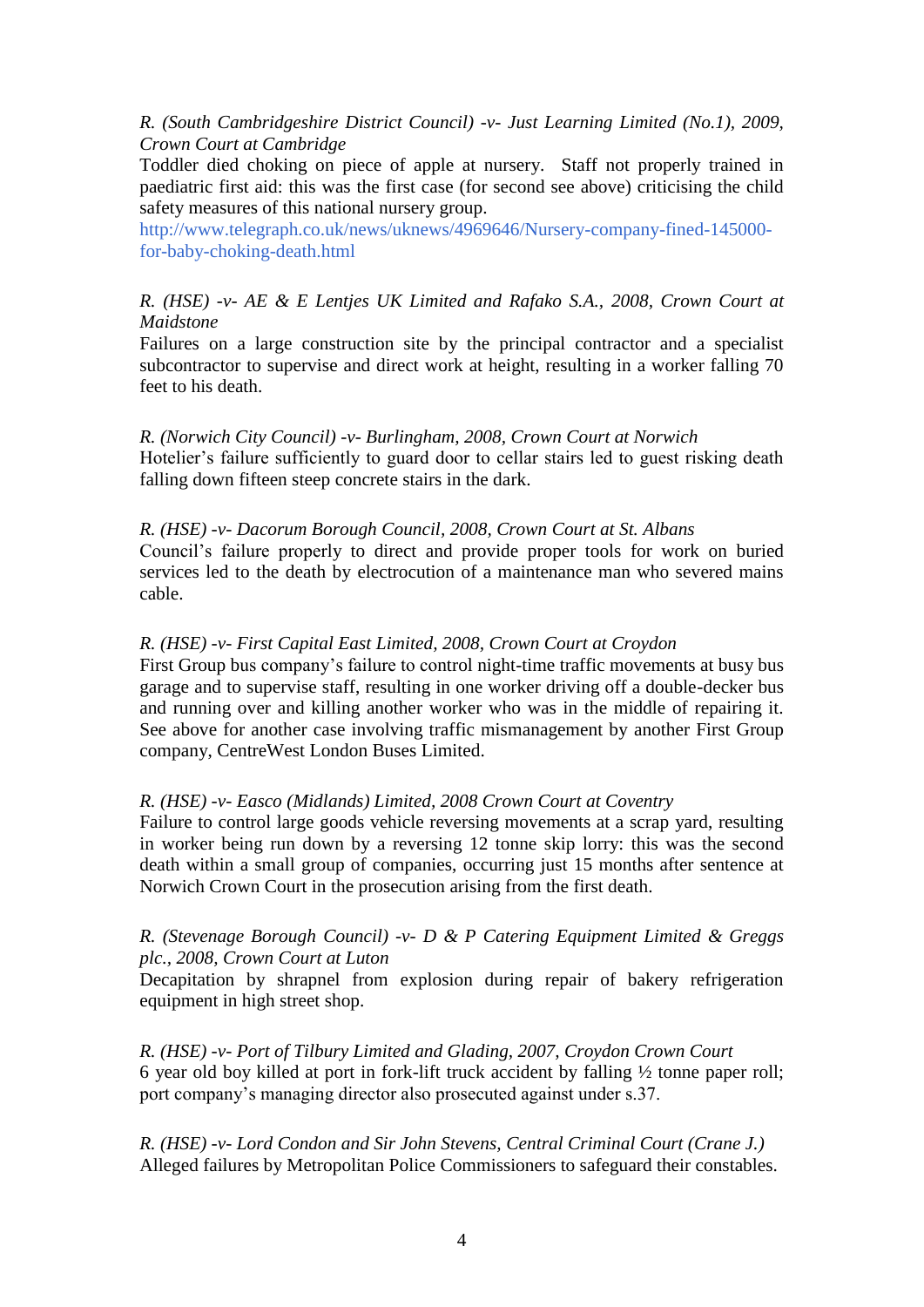# **Regulatory Law – Other**

Although health and safety work is the core of Pascal's regulatory practice, he has advised and represented clients in a variety of regulatory areas. Very frequently these have involved foreign clients, behind the scenes advice and/or non-contentious work, so clients in the summary below are generally not identified. Recent instructions have included:

**Food and Environmental:** Pascal, who is A List Counsel to the Environment Agency, undertakes a wide range of food and environmental work. He is currently advising a local authority on enforcement of regulatory provisions against a national supermarket group. In 2013 he acted (with David Travers Q.C.) for a dairyman prosecuted by FSA for selling raw milk in Selfridge's food hall: following negotiations, the case was not pursued by the FSA: [http://www.bbc.co.uk/news/uk](http://www.bbc.co.uk/news/uk-england-22454324)[england-22454324.](http://www.bbc.co.uk/news/uk-england-22454324) In 2012 he has advised Poundland Limited, the well known national chain of retailers on domestic and European food law. And he has also recently acted for a local authority investigating criminal shortcomings in accommodation provided by a landlord for a tenant.

**Consumer Protection:** Pascal is currently instructed in relation to a set of massive alleged consumer protection raids by trading standards officers which temporarily closed down the business under investigation. Now that it is plain that no prosecution can or will be brought, Pascal is assisting with pursuing civil compensation claims through the courts and by means of the special statutory arbitration scheme for consumer protection and trading standards cases.

**Business/Insolvency Regulation:** Pascal has advised those investigated by BIS under the Companies and Insolvency Acts upon the scope of compulsory investigative powers being deployed against them and those investigated by the SIA upon the scope of licensing requirements under the Security Industry Act.

**International Sanctions and Arms Controls:** in 2013 Pascal has advised upon the implications of the UK and international sanctions regimes affecting Iran for those involved in affected business in the UK and has advised upon the implications in the United Kingdom of US federal arms trade control regulations.

**Transferred Prisoners:** Pascal's submissions [\(http://www.bbc.co.uk/news/world](http://www.bbc.co.uk/news/world-europe-guernsey-11697252)[europe-guernsey-11697252\)](http://www.bbc.co.uk/news/world-europe-guernsey-11697252) before Saunders J. as to the true construction of the legislation governing the fixing of minimum terms for a Guernsey man convicted of murder and transferred to serve his life sentence in England have led to the passage of new primary legislation in Guernsey: Criminal Justice (Minimum Terms for Sentences of Life Imprisonment) (Bailiwick of Guernsey) Law, 2011 [\(http://www.bbc.co.uk/news/world-europe-guernsey-15091959\)](http://www.bbc.co.uk/news/world-europe-guernsey-15091959).